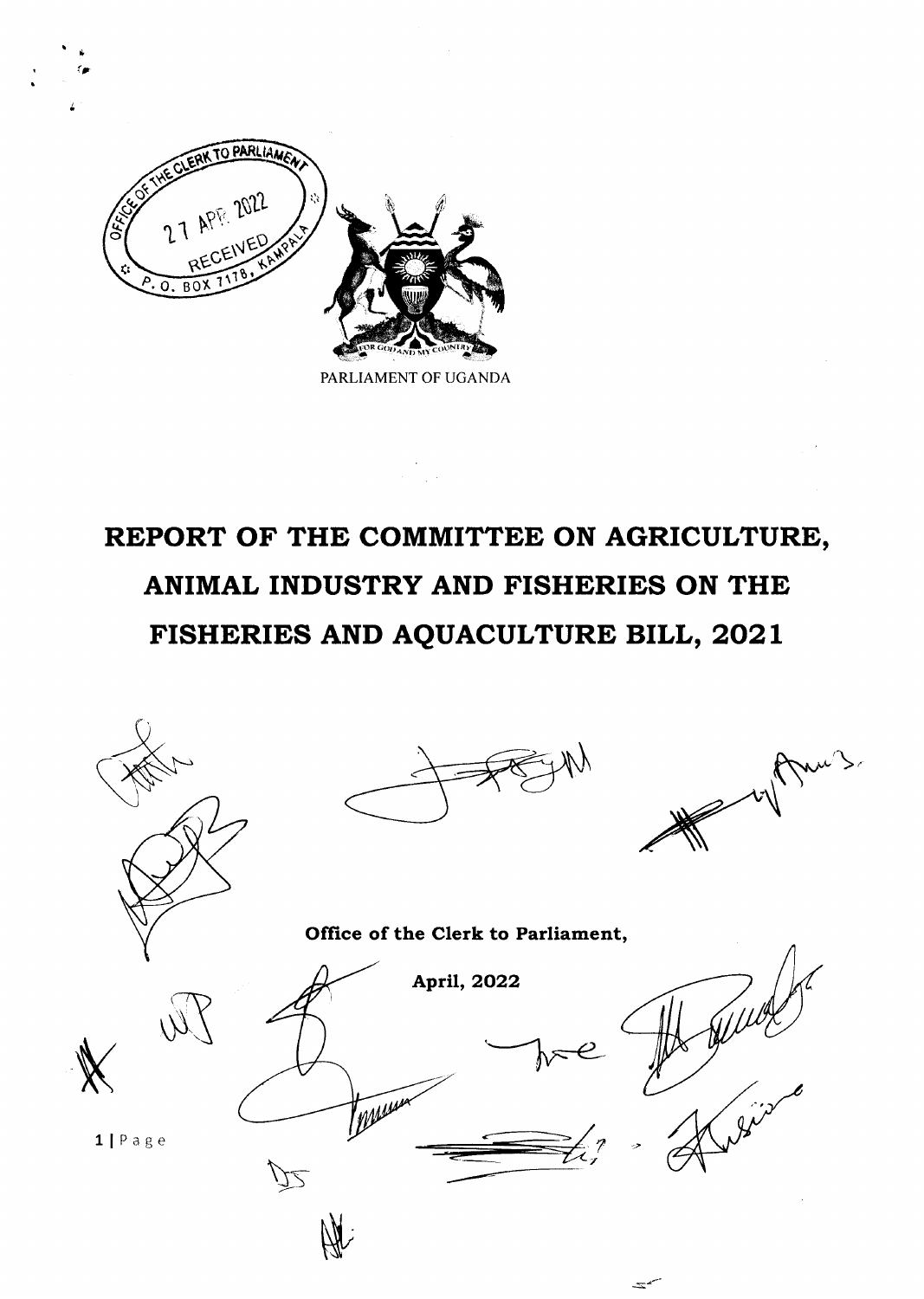# 1.O INTRODUCTION

I l

Rt. Hon. Speaker and Hon. Members,

The Fisheries and Aquaculture Bill, 2021, was read for the first time on 29th September, 2021 and referred to the Committee on Agriculture, Animal Industry and Fisheries, for scrutiny. In accordance with Rule  $129$  (2), the Committee considered the Bill and now reports as follows:

#### 2.0 OBJECT AND BENEFITS OF THE BILL

The Object of the Bill is to consolidate and reform the Law relating to the management of fisheries, fisheries products and aquaculture. The current Fisheries Act.Cap.l97 emanates from the 1951 Fisheries Ordinance which was later re-enacted as the Fish and the Crocodile Act in 1964. During the Law Revision of 2000, the Laws of Uganda were reorganized and the Fish and Crocodile Act became the Fish Act Cap.197.

The Fish Act was further amended in 2011 through the Fish [Amendment] Act, 2OlI, to provide for the establishment of the Chief Fisheries Officer for the issuance of licences, permits and other fisheries activities under the Act, for the effective development and management of the fisheries sub sector, These amendments were however not comprehensive enough to fully address all the challenges facing the Fisheries Sub Sector as they only focused on licences, introduction of currency points and retentions of funds.

Additionally, there are a number of challenges and emerging issues in the regulation and management of the Fisheries Sub Sector which are not addressed under the current law including; over capacity, invasion of water bodies by aquatic weeds, limited support and investments in aquaculture, institutional challenges, excessive fishing pressure; destructive fishing malpractices, growth in illicit fish trade in immature fish, increasing local fish demand and decreasing per capital

fish consumption Funny 2 | Page u,nui Nr

**N**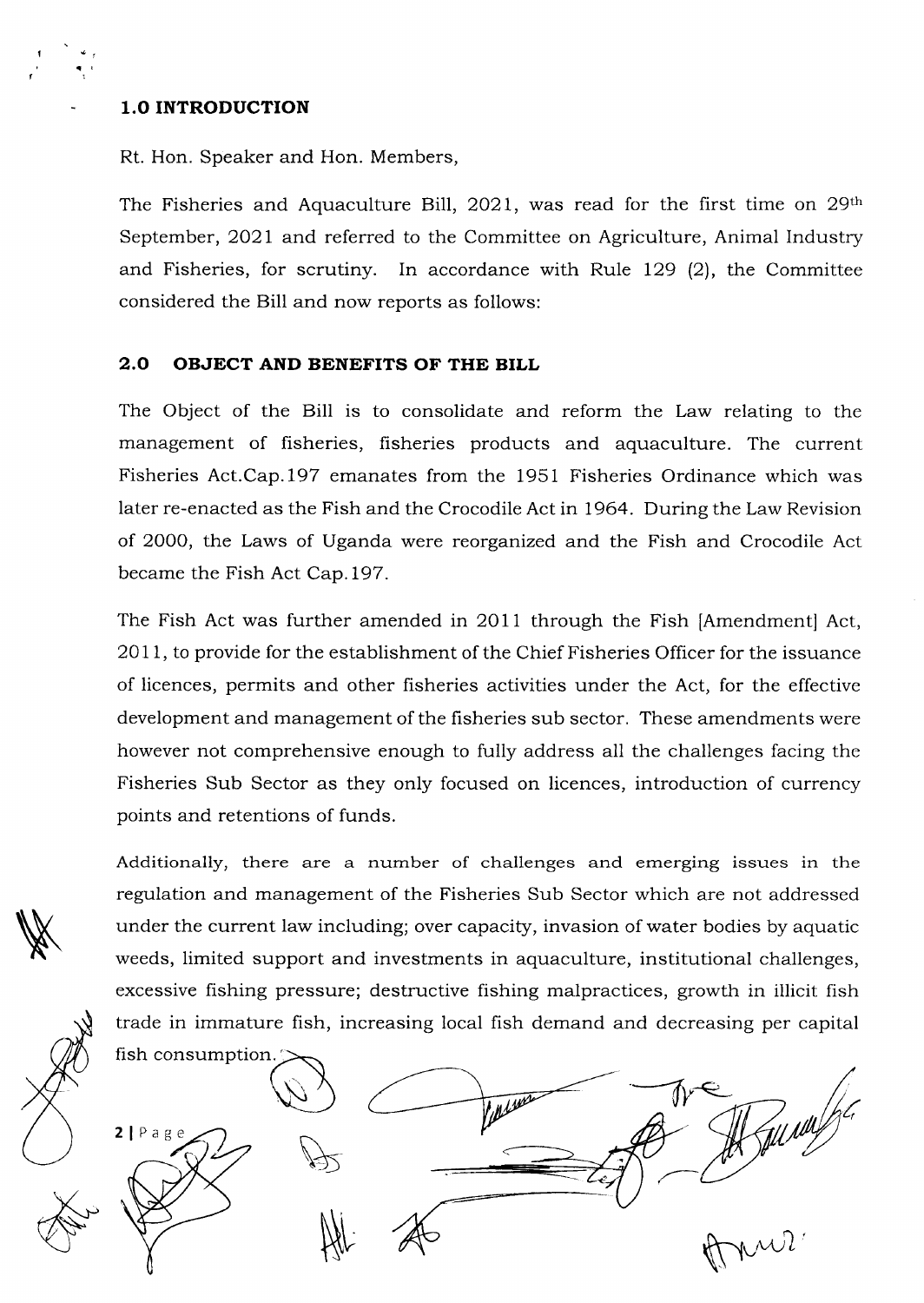There is therefore urgent need to reform the law governing the Fisheries Sub Sector to address the above identified challenges and emerging issues.

#### 3.O DEFECTS IN THE EXISTING LAW

The Fish Act is obsolete and cannot adequately cater for the current realities, including the changes in the fisheries structure, aquaculture development, limiting of overcapacity and ensuring community involvement in enforcement. There have also been tremendous changes in technoiogical land scape, some of which require Regulations. There is need to amend the Act to provide for regulation of the fisheries and aquaculture along the value chain, stream line the decentralized and centralized fisheries staffing and redefine establishment of co-management structures. Fisheries management and governance are critical for a sustainable fishery and the current breakdown in the system has created a gap at grassroots level and broken down the traceability system that is critical in ensuring fish exports to prime markets. The proposed new law is intended to realign emerging issues and provide regulations necessary for the orderly development of the Fisheries Sub Sector.

# 3.1 REMEDIES PROPOSED TO DEAL WITH THE DEFECTS:

The Fisheries and Aquaculture Bill, 2021 seek to provide for:-

- a) the conservation, sustainable management, utilization and development of the fisheries sub sector;
- b) the integrated management of the fisheries sub sector in order to facilitate the achievement of sustainable increases in economic, social and environmental benefits from fisheries; the conservation, capture, farming, rearing, processing and marketing of fish;
- c) the licencing and registration of fishing vessels and fishers;
- d) the control and regulation of all fisheries and aquaculture production activities and practices, the methods of fishing and fishing gear;
- e) the enabling environment for equitable sharing of increased benefits from a more productive fisheries sub sector;



 $\langle$ 

I 1

 $/ \rule[-0.2cm]{0.12cm}{0.1cm}$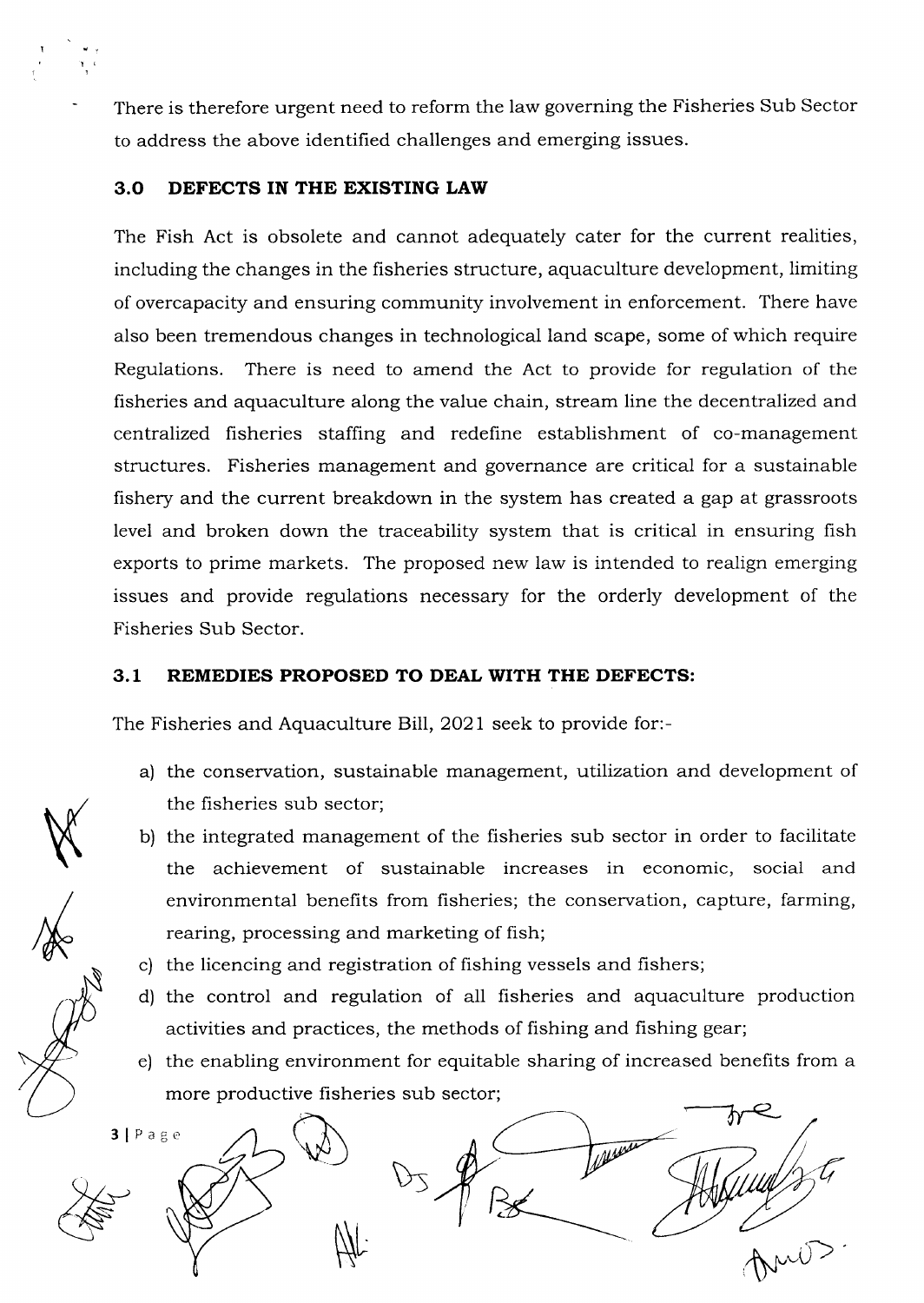- 0 the establishment and regulation of lake management organisations and gazetting of landing sites;
- g) fish breeding and breeding areas and to provide for the regulation of fish feeds;
- h) the control and regulation of all fisheries and aquaculture production activities and practices in an integrated manner so as to achieve conservation and sustainable economic, social and environmental benefits for the present and future generations;
- i) administration, management and coordination with local governments; and other stake holders at all levels;
- j) a sustainably financed Directorate for the management of the fisheries sub sector with clearly defined structures and linkages between the mandates of national and local governments and the private sector;
- k) the promotion of public participation in the management and conservation of fisheries resources including women and youth and other vulnerable groups;
- l) the promotion of public private partnerships in fish production, value addition and marketing;
- m) the guarantee of quality and safety of fish and fishery products, including biosafety and biosecurity;
- n) the promotion of research-based decision making and sharing of information and data; and
- o) the mechanization of fisheries, aquaculture and aquatic weed management.

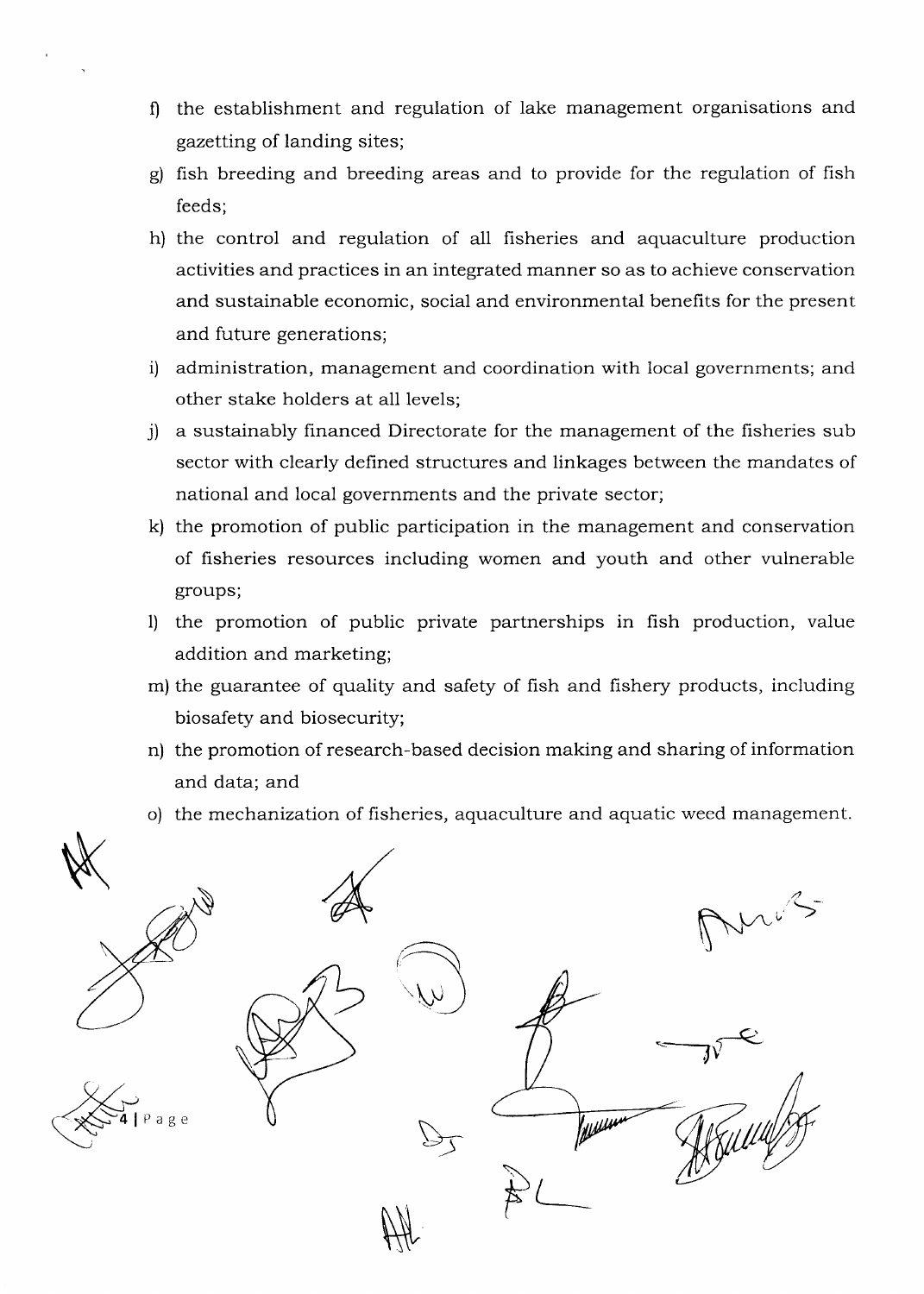4.2 The Committee received and reviewed written submissions from the following:

- i) Masaka District Local Government
- ii) Rubirizi District Local Government
- iii) Bakenye Isaanga Development Association
- iv) Federation of Fisheries Organisations, Uganda
- v) Private Sector Foundation Uganda
- vi) Civil Society Organisation
- vii) Mr. Bwanika
- viii) Mr. Bill Martin
- ix) Uganda Human Rights Commission
- x) Equal Opportunities Commission
- xi) The Bagungu Community Association
- 4.3 The Committee also carried out consultative meetings in selected districts from fishing communities.

# 5.O FACTS ABOUT THE FISHING SECTOR IN UGANDA

# 5.1 Status of Fisheries and Aquaculture Sector in Uganda

Uganda is an agricultural based economy and often referred to as the food basket in the Eastern Africa Region due to its potential for producing a variety of foods. Uganda is a land locked country but has many inland fishery resources. Most capture fisheries are based in five major lakes, namely, Victoria, Kyoga, Albert, Edward and George. The rnajor species caught in these lakes are Nile Perch, Tilapia and Silver Fish.

 $\cancel{\mathbb{X}}$ 

1

Fish is a key contributor to the National GDP (3%), food security, household incomes, livelihoods of the people (2.5% of the population) and foreign exchange earnings (USD 177).

The Fisheries Sub Sector is estimated to contribute 12% to the Agricultural GDP and 2.5 % to the National GDP. There has been steady increase in fish exports

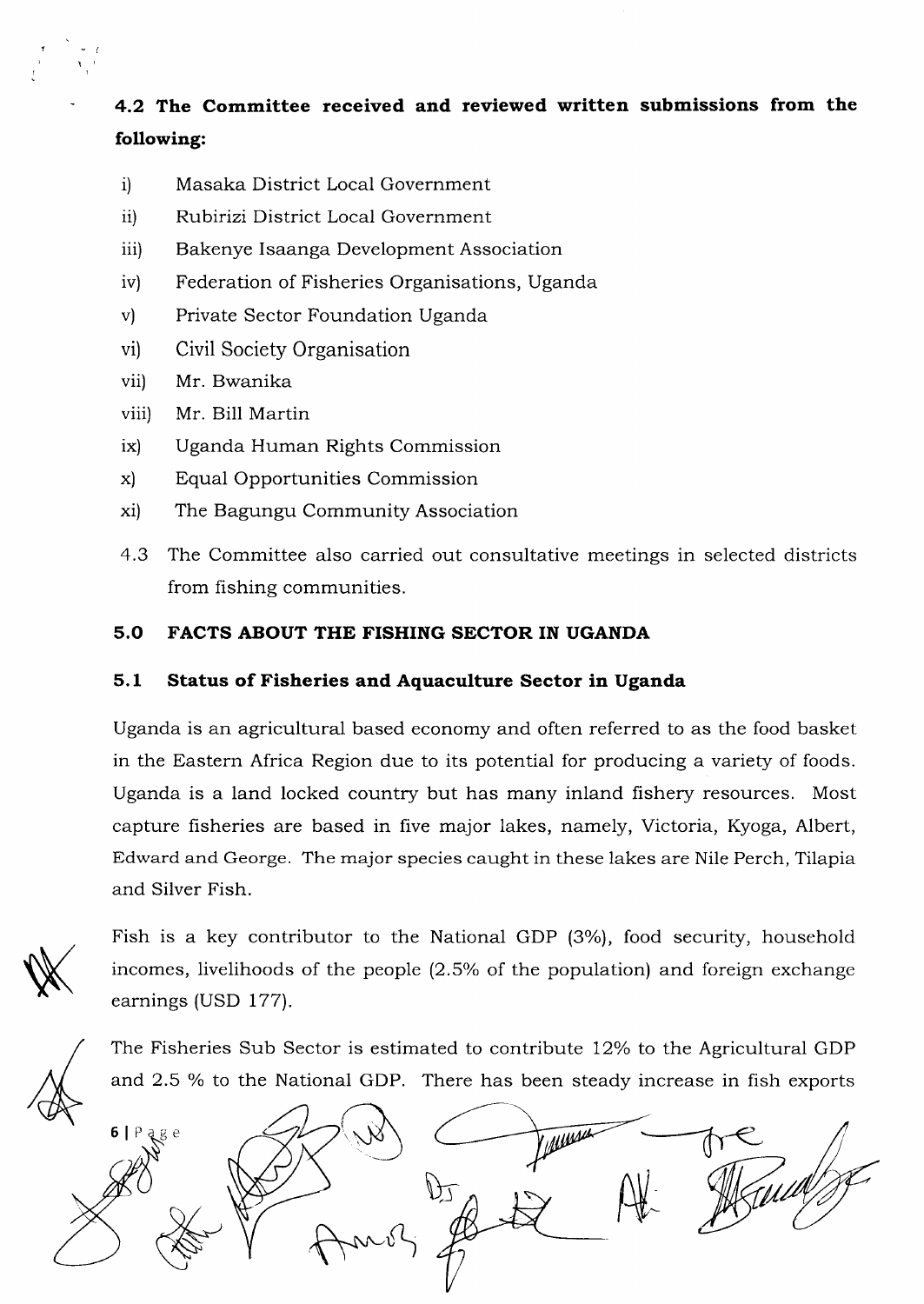since 1991 when the value of fish exports was \$S.3million until 2005. Fish export value however declined by 13% from  $$143.6$ million in 2005 to only  $$124.3$ million in 2015

Data from Bank of Uganda indicates that in the period between January and July 2O2O, Uganda exported ll,4o2 tons of fish worth \$72.97million (UGX268bn), however, this was a decline of  $46\%$  from 17,541 tons worth \$106.53billion (UGX.392) that Uganda had exported in 2018.

The European Union remains the leading market for Uganda's fish; this has been so because Uganda managed to meet the EU quality assurance requirements.

# 5.2 Prospects in the Fisheries Sub Sector:

Fish has been identified as one of the 18 priority agricultural commodities to foster a sustainable Agro-lndustrialization Agenda in Uganda because of its contribution to National GDP.

The Committee is however concerned that despite the enormous potential for fish production, with approximately  $44,000$  km2 (20%) of Uganda's total surface area covered by freshwaters (lakes, rivers and swamps), the fisheries resources are currently under-exploited due to over-reliance on capture fisheries and limited investments in aquaculture. The Committee observed the need for promotion of diversified fish production systems and fish products in order to fully realise the benefits from the fisheries.

 $\mathbb{X}$ 

N

The Government of Uganda has set a target of increasing capture fisheries and aquaculture production to I.7 million tonnes annually by 2O3O as a measure of contributing to food security, nutrition and economic growth. Of this amount, an estimated 750,000 tonnes is expected to come from capture fisheries and 1,0OO,0OO tonnes from aquaculture as per the national fisheries and aquaculture policy (MAAIF 2018). By 2O18, production from capture fisheries and aquaculture stood at 447,O59 tonnes and 120,000 tonnes respectively. This leaves a deficit of 3O2,941tonnes (capture fisheries) and 888,O00 tonnes (aquaculture) of fish needed

to achieve the above target.  $7$ | Pag Bumb  $\overleftrightarrow{\mathcal{L}}$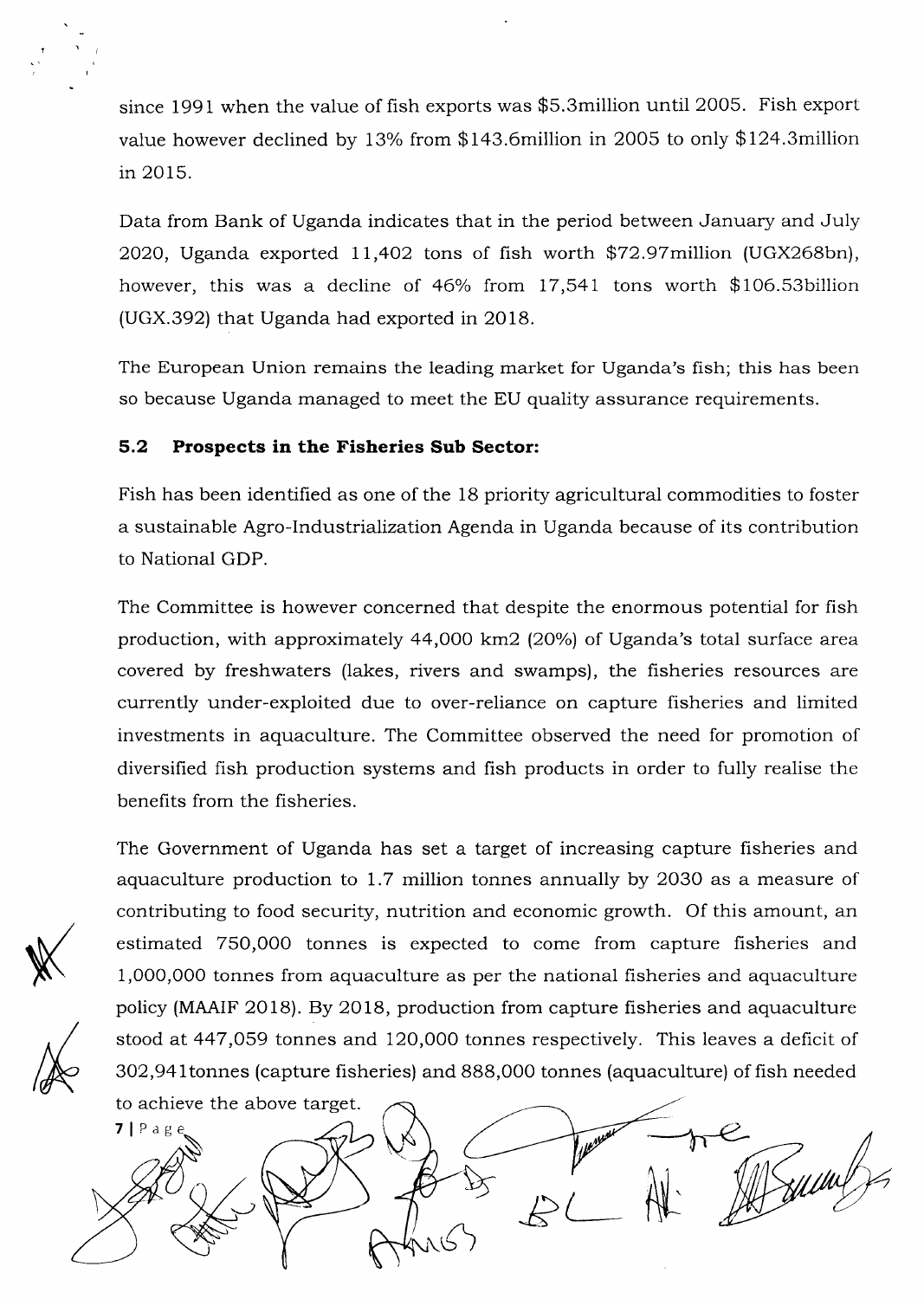In order to bridge the gap in fish production, the Committee observed the need for the enhancement and strengthening of the human resource through capacity building in order to create the critical mass of fisheries and aquaculture professionals with the necessary knowledge, skills and competencies to transform the sector from subsistence to commercial enterprise.

# 5.3 Challenges facing the Fisheries and Aquaculture Sector:

The Committee noted that the Fisheries Sub Sector has in the recent years encountered several challenges as listed below:

- a. Decline in fish catches and fish variety especialiy in Lake Victoria.
- b. Use of destructive fishing gears.
- c. Harvesting of immature fish.
- d. Fishing in nursery and breeding areas.
- e. Nile Perch which feeds on other fish species leading to their extinction.
- f. Rapid increase in demand for fish leading to over fishing.
- g. Inhuman treatment by the law enforcers.
- h. Obsolete laws that cannot offer guidance as far as fisheries and aquaculture is concerned.
- i. Sand mining encroaching on breeding areas.
- j. Inadequate infrastructure for post-harvest handling.
- k. Under funding of the fish sector.
- 1. Most landing sites do not meet minimum quality and safety requirements for the export market.
- K

/&

t rl

- m. Lack of alternative sources of livelihood for fishing communities.
- n. Inadequate hatcheries to produce quality fish seed required for stocking/restocking.
- o. Weak technological, logistical and financial resource capacity of the institutions in charge of fisheries.

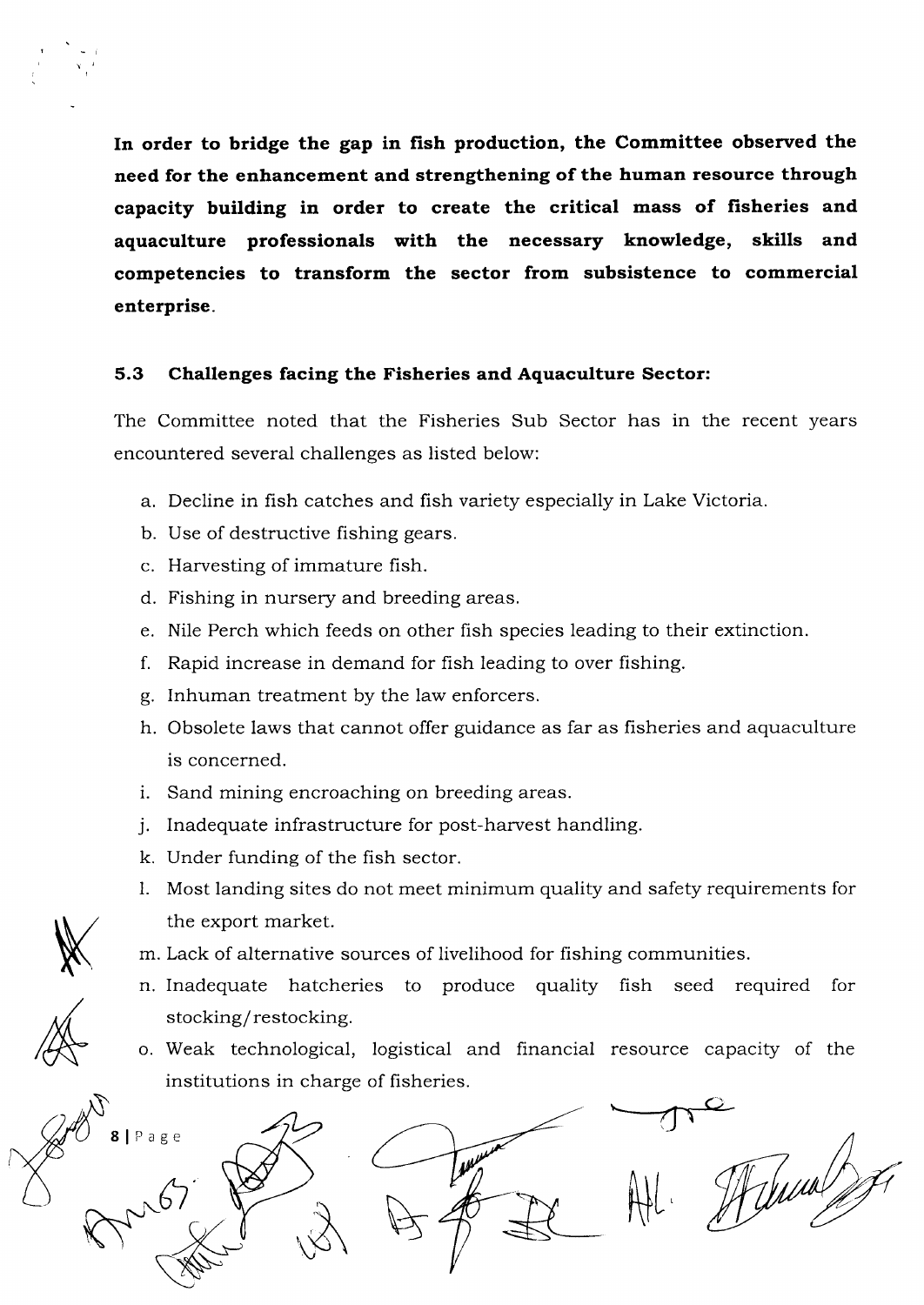#### 6.0 THE BILL'S COMPLIANCE WITH SDGS

Goal 14 of the Sustainable Development Goals under Agenda 2O3O aims for the contribution of fisheries and aquaculture towards food security and nutrition, and the sector's use of natural resources, in a way that ensures conservation and sustainable use of marine resources for sustainable development in economic, social and environmental terms.

Agenda 2O3O (SDG 12, 13, 14 and 15) sets targets for responsible consumption, production and combating the effects of climate change and sustainable management of water resources, land, terrestrial ecosystems, forests and the environment. Fish production is mostly affected by over-reliance on capture fisheries with limited investment in aquaculture. The deteriorating quality of water sources resulting from aquatic pollution coupled with challenges of enforcement of regulations, and resultant decline in fish stocks.

The Fisheries and Aquaculture Bill 2021, is therefore intended to consolidate and reform the law relating to fisheries products; provide for the conservation and sustainable management of the fisheries sub-sector in order to facilitate the achievement of sustainable increases in economic, social and environmental benefits from fisheries for present and future generations. Therefore the bill complies with SDG targets that recognises sustainable management and protection of marine eco-systems for sustainable development.

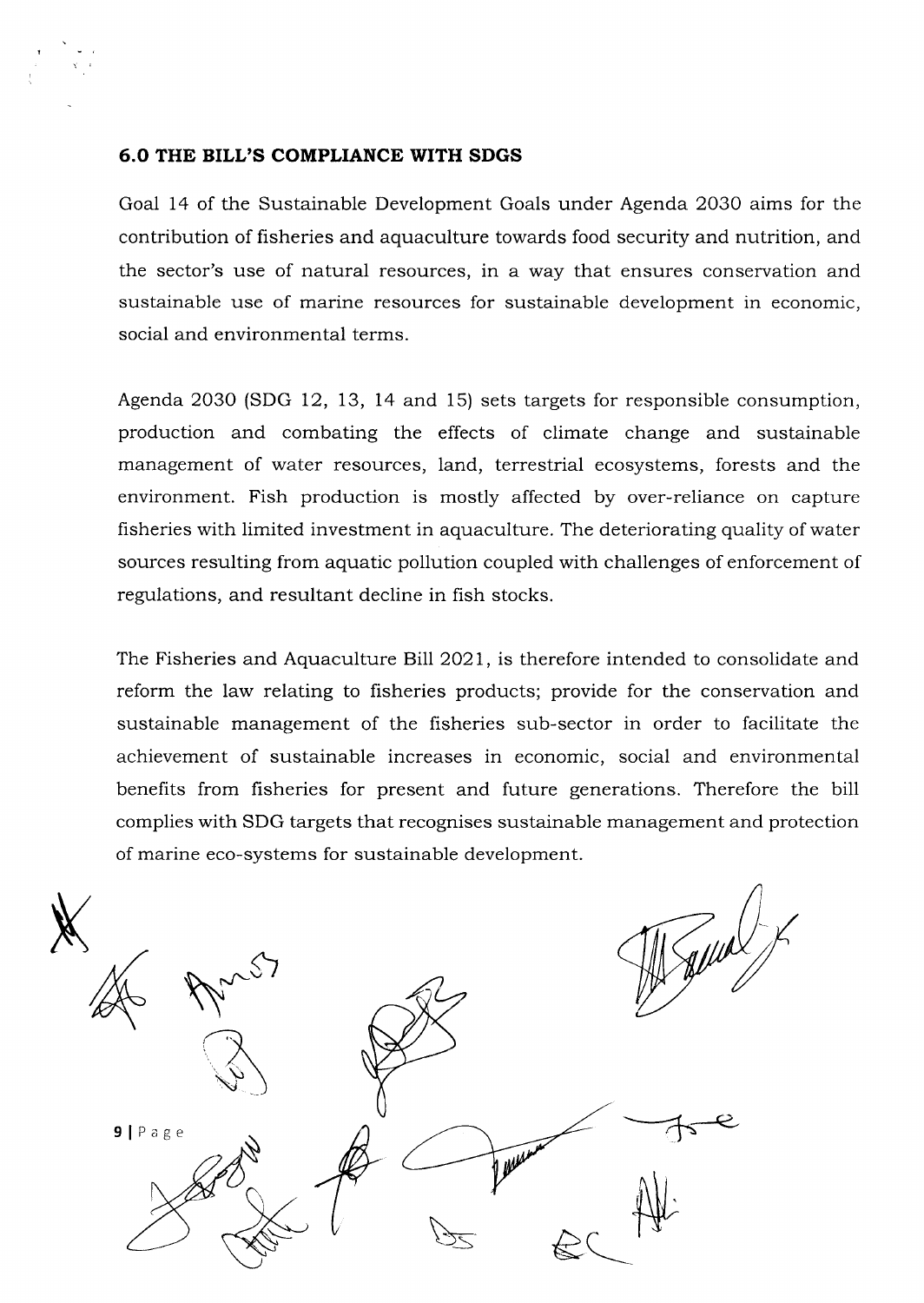# 7.O THE BILL'S COMPLIANCE WITH HUMAN RIGHTS

The specific human rights considerations in the Bill are:

- a) Right to a clean and healthy environment; The Bill captures key elements of the right to a clean and healthy environment by incorporating the application of Environmental Principles as prescribed in the National Environment Act, 2019. Clause 3 of the Bill provides for application of the environmental principles in relation to all aquaculture activities.
- b) Human rights principle of participation; Clause  $2(b)$ , (c) and (d) provide for participation of all stakeholders at all levels, right up to the local governments. The Bill also provides for regulations to be formulated to provide for local fishing. The Committee believes that these regulations will go a long way in ensuring participation of the indigenous persons within fishing communities and collective benefit for their households and communities thus promoting their wellbeing.
- c) Environmental and Social Impact Assessment; Clause 67 of the Bill provides for environmental and social impact assessment in accordance with the National Environment Act 2019. Clause 69 also requires establishment of measures to prevent and control contaminants. In addition Clause 110 makes pollution an offence heavily punishable. The penalty imposed for pollution is stringent and sufficiently deterrent. This provision will ensure that the natural resources are exploited in a sustainable manner so as to ensure enjoyment of human rights both presently and in the future.
- K

&

d) Provision on Bribery; Clause 114 provides for the offence of bribery punishable by payment of a fine or imprisonment. This will help fight against corruption tendencies which significantly hamper the sustainable enjoyment

ment Page  $\rightarrow$  $\theta$ Mo)  $\overline{z}$  of  $\overline{\mathcal{H}}$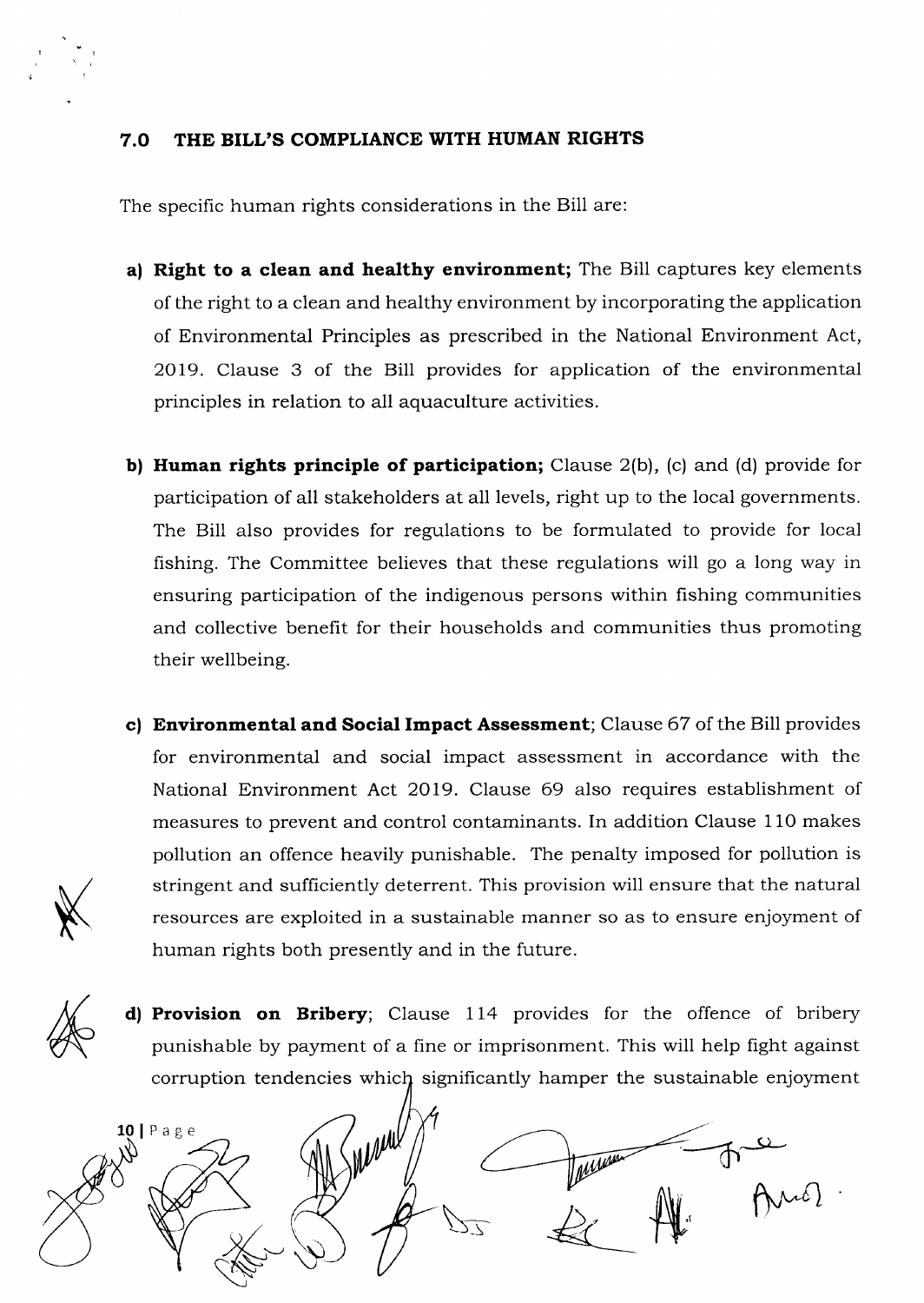of human rights and freedoms by denying certain people access to services while favouring a few.

- e) Right to access to information; Clause 135 of the Bill recognizes the need for the right to access of information for all citizens. This seeks to augment Article 4l of the Constitution of the Republic of Uganda and provisions of the Access to information Act. Access to information enables citizens to enjoy their social, political and cultural rights.
- f) Right to food; Clause 136 of the Bill provides for formulation of several Regulations that will facilitate the enjoyment of the rights and freedoms of all Ugandans such as, regulations for measures to protect wetlands, restocking of water bodies, performing of microbiological, chemical and physical analyses on fish and fish products, before they are released for human consumption, certifying the quality of fish and fish products through issuance of sanitary certificate before they are placed on the market. These Regulations will ensure that the right to food is adequately realized in the fisheries sub-sector.

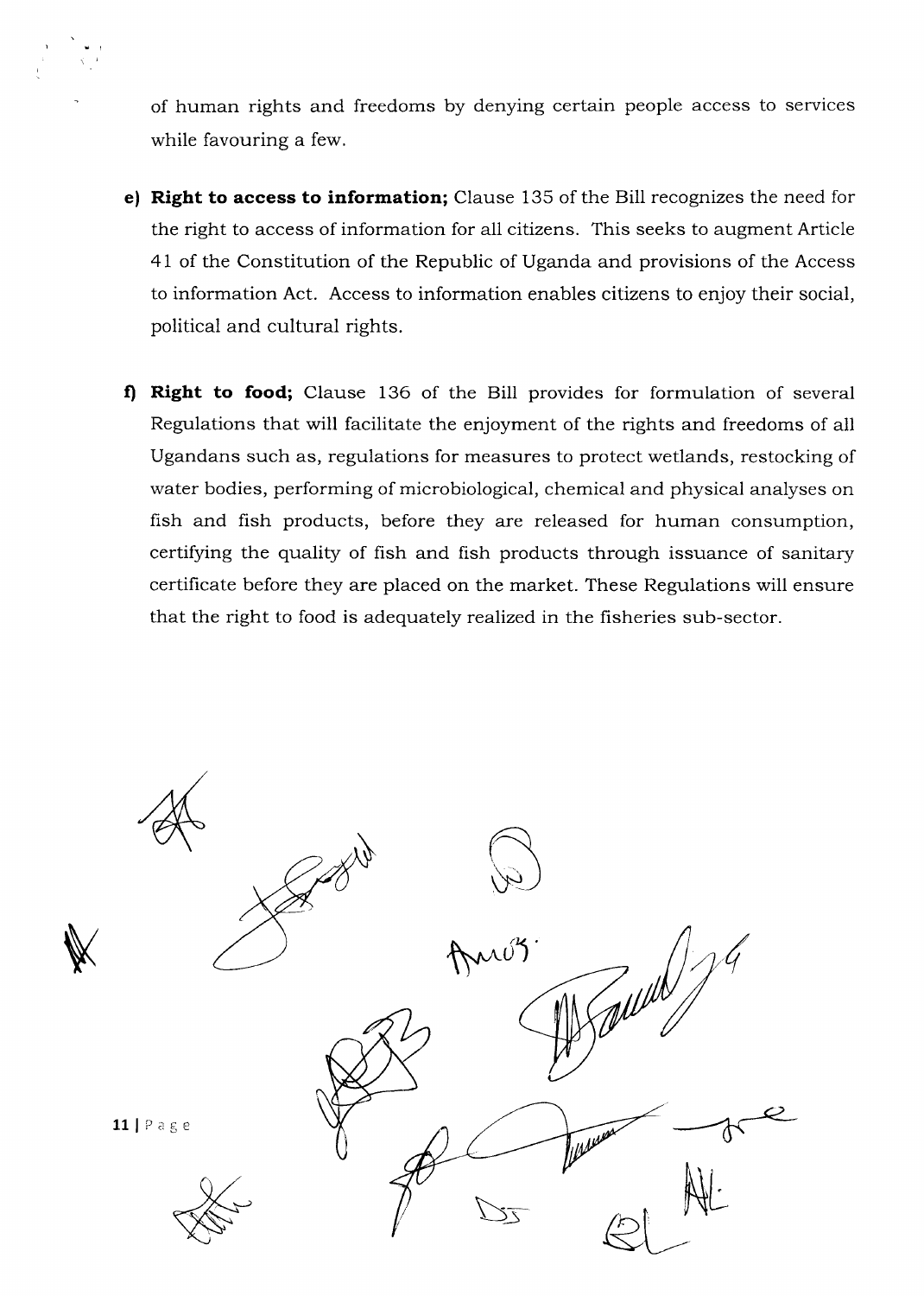#### 8.O COMMITTEE OBSERVATIONS AND RECOMMENDATIONS:

#### 1. FISH MAWS:

**KK** 

Clause 96 of the Bill provides for licensing of the fish maw, processors and exporters while clause 109 provides for undersize fish. Fish Maw is a white hard membrane found inside the body of the Nile Perch, it is a by-product from Nile Perch.

During the interaction with the traders in this product, the Committee was informed that the Bill in its current form would create monopoly powers to the individuals already trading, processing and exportation of fish maw. This is because it restricts any person from dealing, processing and exportation of fish maw without a license issued by the Chief Fisheries Officer. The provision is likely to create cartels or monopolies in the sector. The Committee observed that trade in fish maws should be modified to make local communities take part in the fish maw business.

The Committee also learnt that there is no gazetted size of fish maws because it is impractical to determine the size of a body part of fish. The size of fish maw differs within mature fish, its self-depending on the portion of water source it has been fished.

The Committee further learnt that there is an import duty of 6% and export permit of 8% introduced on fish maws business in Uganda, this was causing some investors to shift to Tanzania which shares 5l%o of Lake Victoria and Kenya 6% of shore line thereby affecting export earnings in Uganda with 43% of Lake Victoria.

The Committee was concerned that if this is not checked and controlled, the fish maws export in Uganda will declipe, local industries will close leading to

 $A = 22.222$  $12$  | P a g e  $\notimes$   $\not\hspace{-1.2cm}B\hspace{-1.2cm}D_5$  at  $\not\hspace{-1.2cm}M$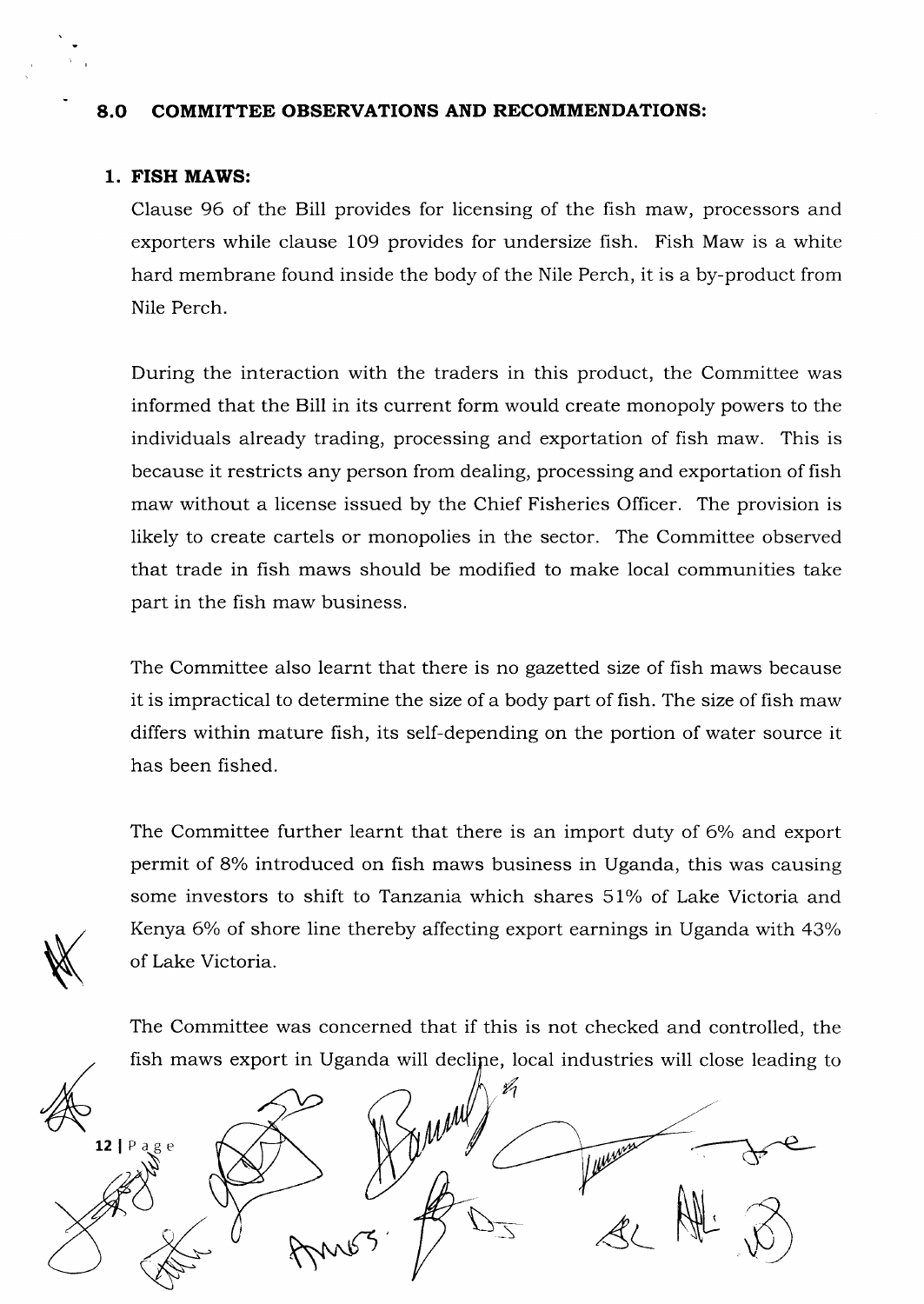loss of employment and export revenue will decline since most industries were already migrating to Tanzania.

The fish maw traders informed the Committee that sometimes their fish maw is confiscated on allegations of being in possession of fish maw from nongazetted sources. They reported that the gazetted source has been misunderstood to mean only licensed processing factories yet there is fish maw bought from the open markets like in Busega, Kalerwe, Ntinda, Nakawa and other small scale traders and other places having stalls for selling Nile Perch. These traders have licenses yet their places of operation are not recognised as gazetted places.

The Committee was cognisant of the fact of the growing market of the fish maws which poses a threat to the existence of the Nile Perch due to the high demand.

# The Committee recommends as follows:

- i. In making the Regulations, the Minister should ensure that there are clear provisions relating to fish maw gutting and. gazetted places for purposes of buying and selling of fish maws.
- ii. The Regulations should ensure that there are friendly licensing procedures and that local Ugandans with limited capital are able to stay in the fish maw business.
- iii. Uganda should aim at harmonising its tax laws with other East African countries in relation to fish maws in order for it to compete favourably in the fish maw trade.
- iv. Incentives like tax holidays and VAT exemptions for importers of fish maws should be given in order to encourage more investment in fish maws business. A

 $\bar{\nu}$ 

Wester

ft\,

K

 $13$  | Page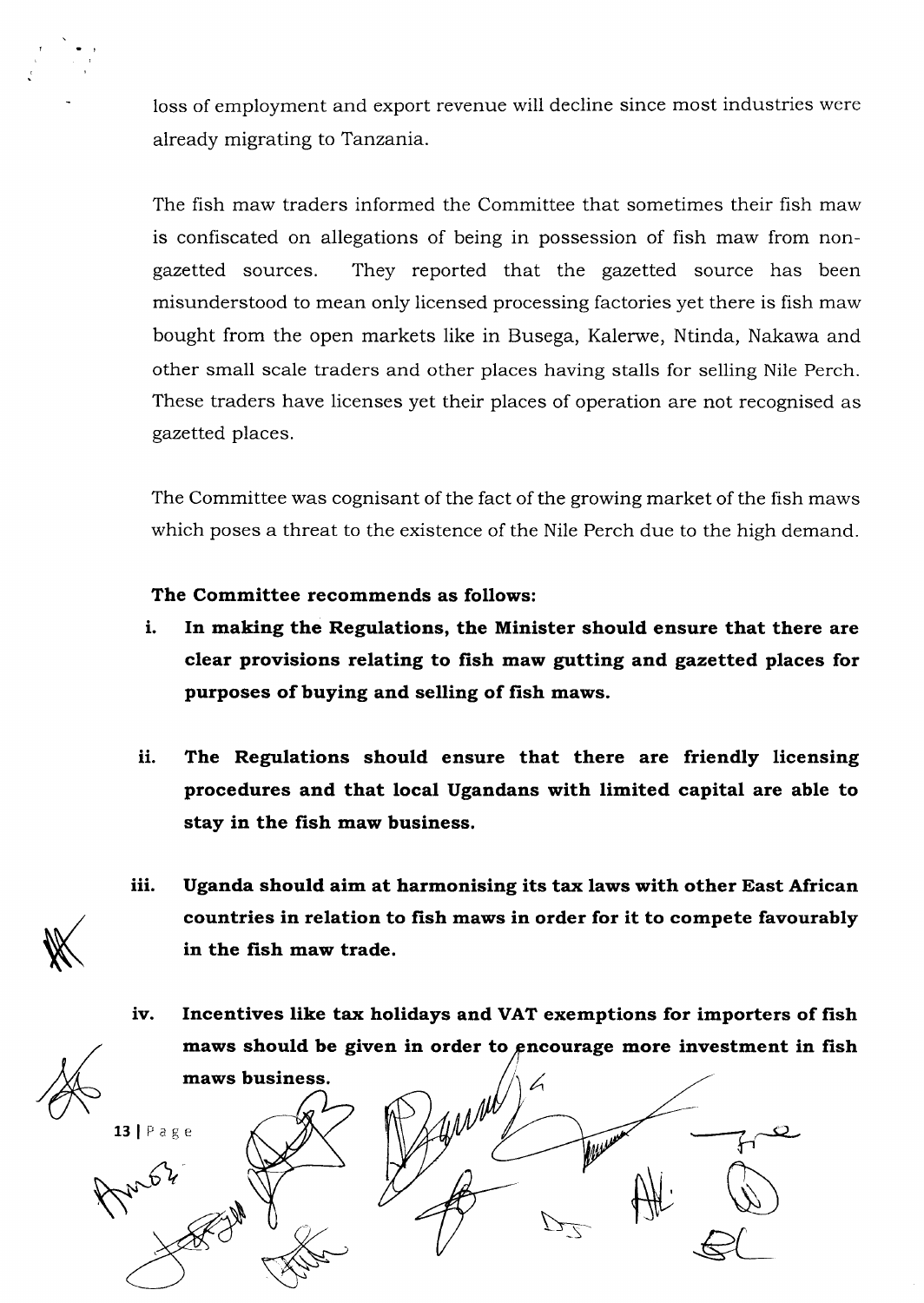#### 2. ILLEGAL FISHING, UNREPORTED AND ILLEGAL GEARS:

The Committee noted that among the Objects of the Bill is provision for the licencing and registration of fishing vessels and fishers, the control and regulation of all fisheries and aquaculture production activities and practices and the methods of fishing and fishing gear. The Bill also seeks to penalise offenders.

The Committee learnt that there was a lot of unreported illegal fishing which poses serious threats to fish stocks and directly affects the economic survival of small scale fisheries. Illegal fishing has caused heavy revenue loses to the country as result of forgone licensing fees, taxes and other charges. The Committee is further concerned that the illegal vessels do not pay taxes and usurp incomes and employment prospects along the value chains.

The Committee also noted that fishing enterprise is capital intensive. All equipment used in fishing is very expensive and usually out of reach for the common fisher. This is one of the reasons illegal fishing thrives because of lack of capacity to engage in legal fishing.

The Committee learnt that most local governments did not know the actual number of fishers on the lake and relied on only reported fish stocks at the landing sites to track captured fish volumes.

The Committee was further concerned about the porous borders and black markets that perpetuate illegal fishing and importation of illegal fishing gear. The Committee was informed that immature fish is collected in Uganda waters bordering Kenya and Tanzania and smuggled into neighbouring countries and transited through Uganda to the DRC yet there is no law empowering surveillance unit to inspect transit trucks with their seals.



 $\cancel{\mathbb{X}}$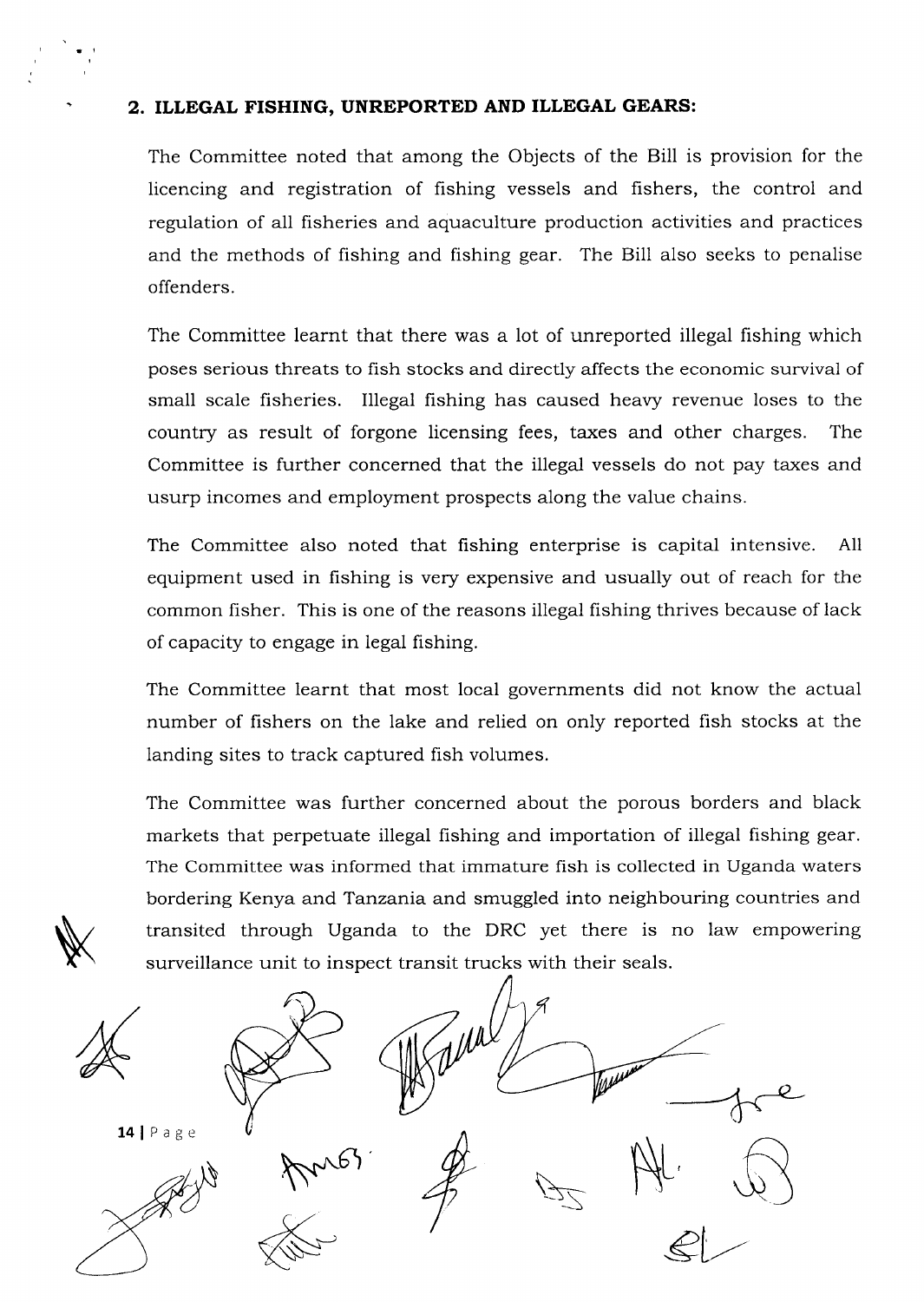The Committee recommends as follows:

- 1. The Uganda Bureau of Standards and Uganda Revenue Authority should crack the whip to ensure that no illegal fishing gear is imported into the country. There should be a total ban of illegal fishing gear, and those already in the country should be confiscated and destroyed.
- The importers and users of illegal fishing gear should be penalised according to Law. ii.
- iii. Government should increase funding for fisheries and enforcement activities to boost fisheries management. In particular, Government should provide adequate financial support to enable provision of patrol boats to monitor and control illegal fishing operations. It should also install reliable communication systems on existing government surveillance boats.
- iv. Community Based Fisheries Management Committees should be strengthened to enable effective monitoring of near shore fishing activities.
- v. Inspection should be conducted on transit trucks suspected to have contraband goods either in the country or at the point of exit and culprits should be penalised according to the Law.
- vi. Government should come up with a strategy on how to give technical assistance to fishers on equipment maintenance.



 $\cancel{\mathbb{X}}$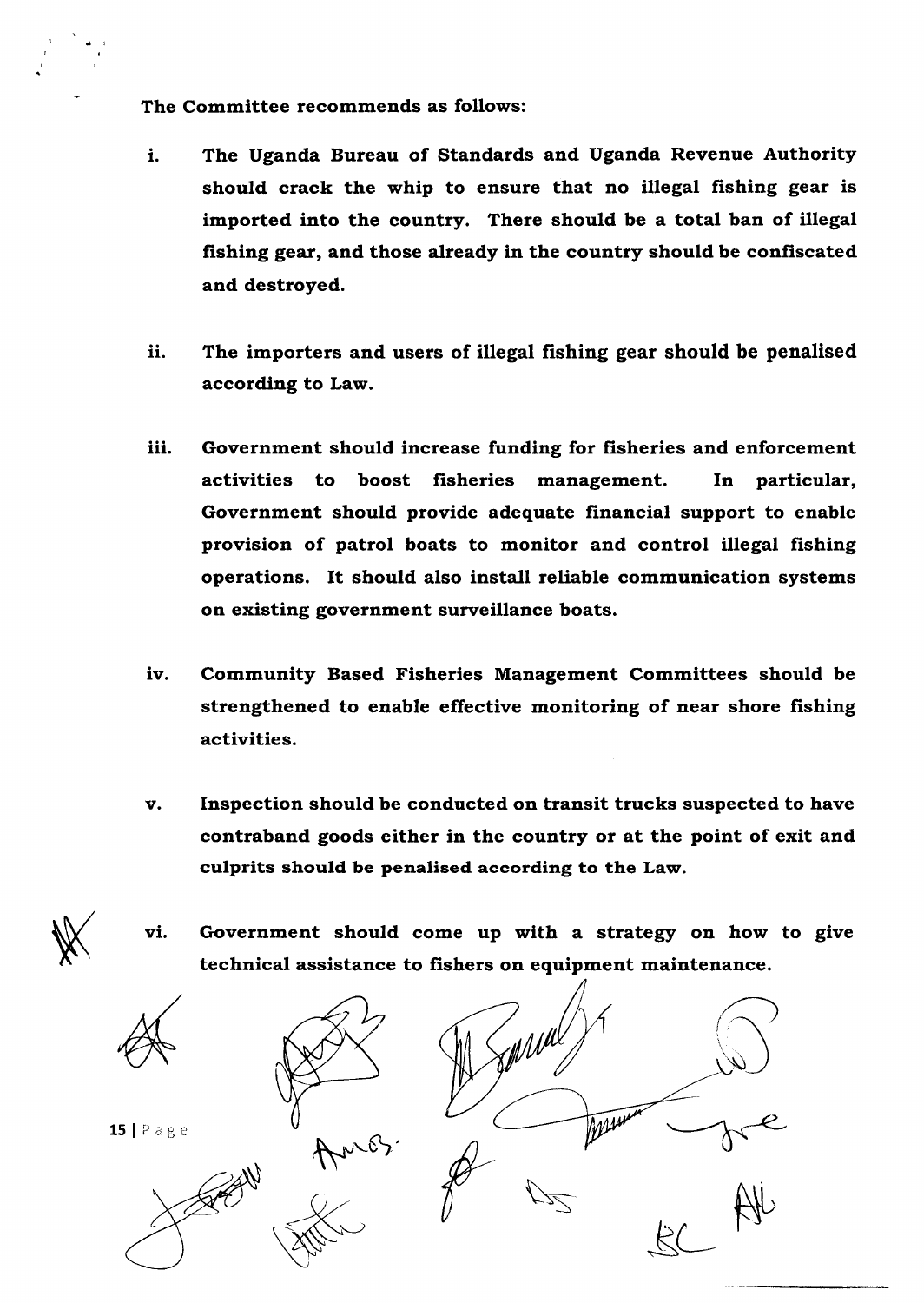#### 3. FISHERIES MANAGEMENT AND GOVERNANCE:

The Committee observed that before decentralisation, the Fisheries Sector in Uganda was run on the centralised model, with teams of regional and local officers policing the use of fisheries resources. The centre decided policy and drafted laws to fishing communities, but the enforcement of the decentralisation policy later weakened the fisheries governance and it has since then undergone changes in management and control.

In 2OO4, the Beach Management Units (BMUs) were established to co-manage the fisheries resources; with Government in partnership with other stakeholders. Locai governments and resources users were more directly responsible for the resources in their areas. The BMUs Committee composition differed from area to area, and it comprised the ultimate resource users and measures and guidelines were administered to its fishers.

However, along the way there arose parallel fisheries enforcement agencies which led to the breakdown in law and order in the sector. In addition, implementation of national laws became subservient to local interests in the absence of clear roles and mandates.

During this time, the Association of Fishers and Lake Users of Uganda (AFALU) was formed. Initially it was established as an awareness platform but later turned into an enforcement agent who sought for security for their activities. After the introduction of the fish protection force of the army, the BMUs stopped operating. Therefore, following a Presidential Directive in 2015, the activities of the agriculture police; the BMUs and the other technical fisheries officers were suspended. An interim measure; Fish Landing Site Committees were put in place, but were not able to execute their mandate due to lack of police support. Eventually Government put in place the Fisheries Protection Force (FPU) consisting of Uganda People's Defence Forces Officers, to carry out

 $\mathbb{X}$ 

WM  $\bigcup$  $16$ | Page Anos Nr  $\mathcal{Z}$